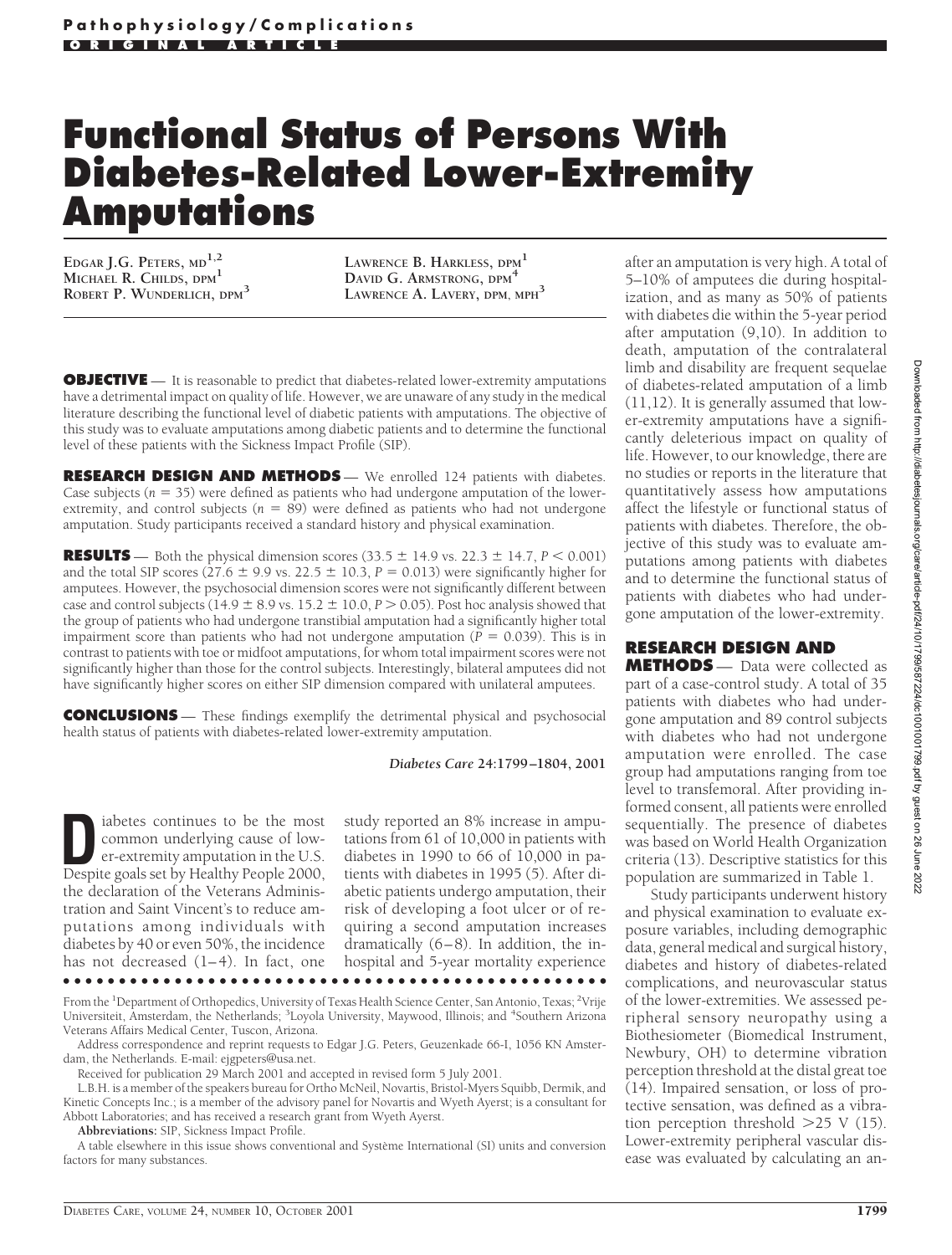## **Table 1—***Description data*

|                              | History of amputation         | No history of amputation    | $\boldsymbol{P}$        |  |
|------------------------------|-------------------------------|-----------------------------|-------------------------|--|
| $\boldsymbol{n}$             | 35                            | 89                          |                         |  |
| Age (years)                  | $56.8 \pm 9.9$ (31-74)        | $52.4 \pm 9.9$ (30-71)      | 0.031                   |  |
| Men                          | 77.1                          | 56.2                        | 0.03                    |  |
|                              |                               |                             | (OR 2.5, CI 1.0–7.1)    |  |
| Duration of diabetes (years) | $19.8 \pm 7.0$ (3.0–35.0)     | $11.2 \pm 9.4 (0.1 - 35)$   | < 0.001                 |  |
| $HbA_{1c}(\%)$               | $9.4 \pm 2.3$ (6.1–15.6)      | $9.7 \pm 2.6$ (3.0–13.6)    | NS.                     |  |
| BMI $(kg/m2)$                | $29.2 \pm 5.3$ (21.9–43.2)    | $29.6 \pm 6.1$ (20.0–52.7)  | NS.                     |  |
| Coronery artery disease      | 20.6                          | 16.7                        | NS.                     |  |
| Missing pulse                | 85                            | 58.3                        | 0.005                   |  |
|                              |                               |                             | (OR 4.1, CI 1.5–11.8)   |  |
| ABI (left)                   | $1.18 \pm 0.52$ (0.19–2.00)   | $1.11 \pm 0.33$ (0.07-2.00) | NS.                     |  |
| ABI (right)                  | $1.13 \pm 0.41 (0.10 - 1.90)$ | $1.14 \pm 0.33$ (0.50-2.00) | NS.                     |  |
| $ABI < 0.8$ left foot        | 18.2                          | 11.4                        | NS.                     |  |
| $ABI < 0.8$ right foot       | 19.2                          | 10.0                        | NS.                     |  |
| VPT (left)                   | $36.4 \pm 13.4 (9.0 - 50.0)$  | $23.9 \pm 13.5$ (2.0-50.0)  | < 0.001                 |  |
| VPT (right)                  | $37.0 \pm 12.4 (5.0 - 50.0)$  | $23.1 \pm 2.0$ (2.0–50.0)   | < 0.001                 |  |
| $VPT > 25$ V (left foot)     | 83.9                          | 38.6                        | < 0.001                 |  |
|                              |                               |                             | $(OR 8.3, CI 2.9-23.8)$ |  |
| $VPT > 25$ V (right foot)    | 84.4                          | 39.8                        | < 0.001                 |  |
|                              |                               |                             | $(OR 8.1, CI 2.9-23.3)$ |  |

Data are *n*, means  $\pm$  SD (range), or %. ABI, ankle brachial index; OR, odds ratio; VPT, vibratory perception threshold.

kle-brachial systolic blood pressure index and assessing pedal pulses. Impaired vascular supply was defined as an anklebrachial index  $<$  0.8 or absence of any pedal pulse (6,16). Coronary artery disease was defined as presence of angina pectoris or history of coronary disease.

The Sickness Impact Profile (SIP) was administered to all subjects. This survey was developed at the University of Washington by Bergner et al. (17). The aim of this survey was to provide a measure of perceived health status that is sensitive enough to detect changes or differences in health status that occur over time or between groups (17). The SIP consists of 136 questions in 12 categories (Table 2). The questions concern various aspects of the patient's functional status. The survey can be categorized into three different areas: a physical dimension, a psychosocial dimension, and independent categories. The physical dimension can be divided into ambulation, mobility, and body care and movement; the psychosocial dimension consists of social interaction, alertness behavior, emotional behavior, and communication. Sleep and rest, eating, work, recreation and pastimes, and home management comprise the independent categories. The SIP score and the separate category scores can range from 0 to 100. In general, a score ranging from 0 to 3

represents little or no disability, a score from 4 to 9 represents mild disability, a score from 10 to 19 represents moderate disability, and a score  $>$  20 represents severe disability (17).

The technique for scoring the SIP questionnaires has been described previously (17,18). Our questionnaire was delivered in either English or Spanish, according to patient's preference. Student's*t* test was used for independent samples to compare values for the physical and psychosocial dimensions, as well as for the total SIP score, between case and control subjects. Subsequently, the case group was divided into patients with low-level amputations and patients with high-level amputations. Amputations were defined as mid-level when a limb salvage procedure was performed. These procedures included toe, transmetatarsal, Lisfranc, and Charcot amputations. High-level amputations were defined as more proximal amputations and included transtibial and transfemoral amputations. Case subjects were also divided into two groups, based on whether they had undergone unilateral or bilateral amputations. An analysis of variance with a Gabriel's post hoc test was performed on all participants in the study to investigate any differences between individuals with low-level amputations, individuals with high-level

amputations, and the control subjects. The same test was used on unilateral amputees, bilateral amputees, and control subjects to find any differences in functional level. Furthermore, we used a  $\chi^2$ test with odds ratio and 95% CI to assess differences in dichotomous variables between the case and control subjects. For all analyses, we used an  $\alpha$  of 0.05.

**RESULTS** — Individuals who had undergone diabetes-related amputation had significantly higher impairment scores than control subjects in both the physical dimension and total SIP (Table 3). In contradistinction, the psychosocial dimension functional scores were not significantly different between patients with diabetes who had or had not undergone amputation. Analysis of the amputation group, stratified by amputation level, suggests that patients with a higher amputation level are more debilitated (Table 4). Only two patients underwent an additional proximal amputation after the initial amputation. In these cases, the most proximal amputation was taken for analyzing purposes. Post hoc analysis showed that the group of patients who had not undergone amputation had a significantly better physical functional level than patients who had undergone toe or midfoot amputation  $(P = 0.019)$  and pa-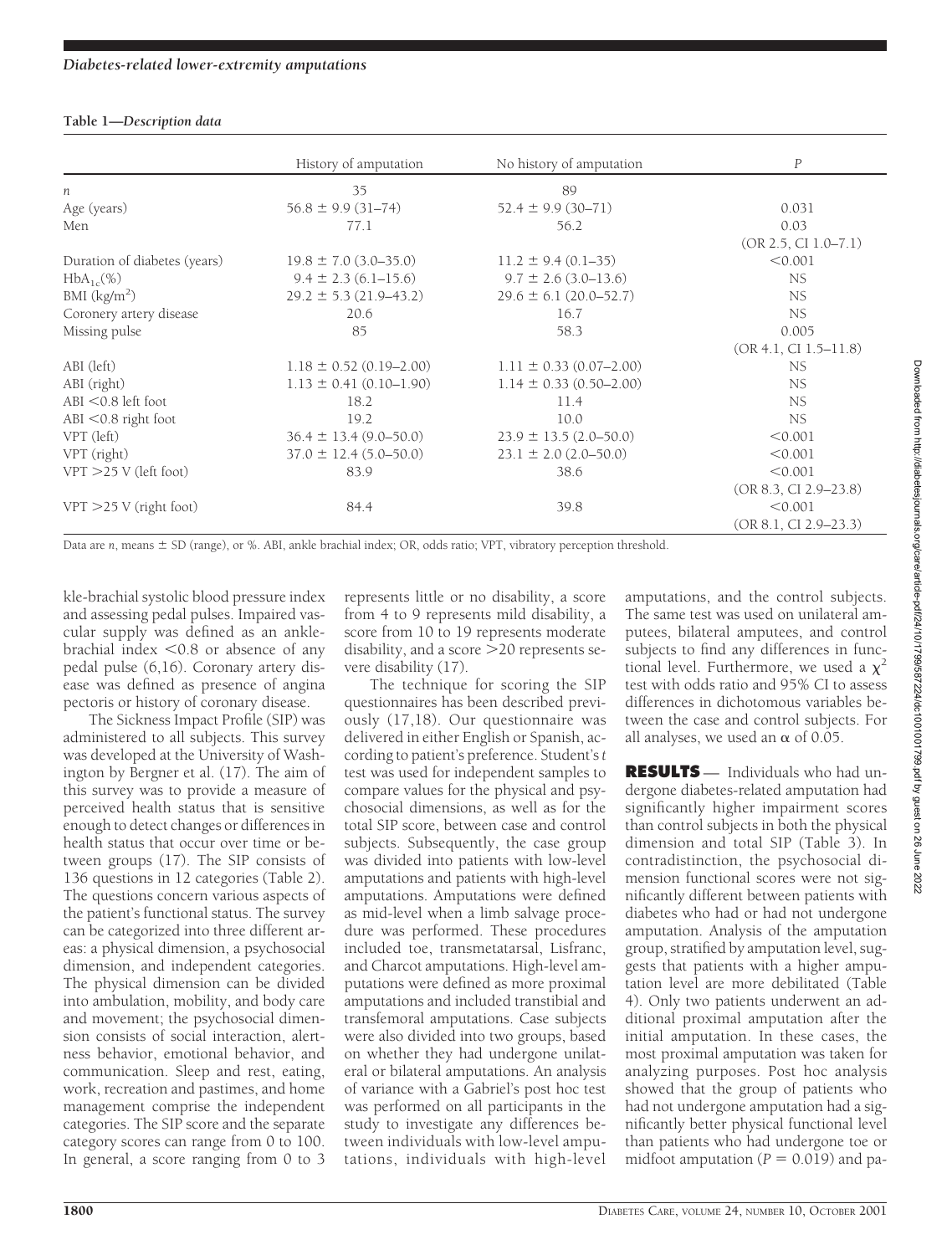# **Table 2—***The Sickness Impact Profile*

| Dimension              | Items describing<br>behavior related to: | Selected items                                                                                                                                                     |  |  |  |  |  |
|------------------------|------------------------------------------|--------------------------------------------------------------------------------------------------------------------------------------------------------------------|--|--|--|--|--|
| Independent categories | Sleep and rest                           | I sit during much of the day / I sleep or nap during the day                                                                                                       |  |  |  |  |  |
|                        | Eating                                   | I can only feed myself with someone's help                                                                                                                         |  |  |  |  |  |
|                        | Work                                     | I am not working at all / I often act irritable toward my work associates                                                                                          |  |  |  |  |  |
|                        | Home management                          | I am not doing any of the maintenance or repair work around the house that I<br>usually do                                                                         |  |  |  |  |  |
|                        | Recreation and pastimes                  | I am going out for entertainment less / I am not doing any of my usual physical<br>recreation or activities                                                        |  |  |  |  |  |
| I. Physical            | Ambulation                               | I walk shorter distances or stop to rest often / I do not walk at all                                                                                              |  |  |  |  |  |
|                        | Mobility                                 | I stay within one room / I stay away from home only for brief periods of time                                                                                      |  |  |  |  |  |
|                        | Body care and movement                   | I do not bathe myself at all but am bathed by someone else / I am very clumsy in<br>body movements                                                                 |  |  |  |  |  |
| II. Psychosocial       | Social interaction                       | I am doing fewer social activities with groups of people / I isolate myself as much as<br>I can from the rest of the family                                        |  |  |  |  |  |
|                        | Alertness behavior                       | I have difficulty reasoning and solving problems, for example, making plans, making<br>decisions, learning new things                                              |  |  |  |  |  |
|                        |                                          | I sometimes behave as if I were confused or disoriented in place or time, for<br>example, where I am, who is around, directions, what day it is                    |  |  |  |  |  |
|                        | Emotional behavior                       | I laugh or cry suddenly / I act irritable and impatient with myself, for example, talk<br>badly about myself, swear at myself, blame myself for things that happen |  |  |  |  |  |
|                        | Communication                            | I am having trouble writing or typing / I do not speak clearly when I am under stress                                                                              |  |  |  |  |  |

tients who had undergone a transtibial or higher amputation  $(P = 0.001)$ . No significant differences were found in either physical or psychosocial functional status between the group with low-level amputations and the group with high-level amputations. The group of patients with high-level amputations reported a significantly higher total impairment score than patients who had not undergone amputation  $(P = 0.039)$ . In contrast, patients who had undergone a toe or midfoot amputation did not report a significantly higher total impairment score than patients who had not undergone amputation.

Furthermore, patients who had not undergone amputation had a significantly higher self-reported physical functional level than patients with a unilateral amputation  $(P = 0.002)$  and patients with a bilateral amputation  $(P = 0.031)$ . Surprisingly, post hoc analysis showed no significant difference in physical functional level between patients with a bilateral amputation compared with either control subjects or patients with a unilateral amputation. No significant differences were found in psychosocial functional level between control subjects, patients with a unilateral amputation, and patients with bilateral amputations.

**CONCLUSIONS** — The results of this study suggest that patients who have undergone diabetes-related amputation of a limb have a worse functional level than patients without an amputation. Furthermore, patients with a more proximal amputation seem to be more functionally impaired than those with a more distal amputation or those who have not undergone amputation.

Although the SIP was not originally designed for a population of patients with diabetes in the narrow sense, we believe the data offer face validity because they were validated for patients undergoing rehabilitation and outpatients with chronic medical problems (19). Table 5 displays data gathered with SIP from patients with various diseases from different studies. For the data from the general female population, 112 women of different age groups were interviewed (20). These patients served as a control group in a study

with SIP in a group of 99 women with rheumatoid arthritis (age 56.5  $\pm$  11.4 years, duration of rheumatoid arthritis  $13.7 \pm 11.2$  years). They also served as a control group for 15 women with advanced rheumatoid arthritis. No average age or duration of disease was reported for these patients. The other group of patients with rheumatoid arthritis consisted of 79 patients (56 men and 23 women) (21). A total of 89% of these patients were of white race. The average duration of disease was 12 years. The data of the other control group, referred to in Table 5 as the general population group, were collected as part of a prospective cohort study of 329 subjects with an average age of 35  $\pm$ 11.5 years (22). A total of 70% of this group were men, 75% of whom were of white race. The data shown in Table 5 under the category of trauma were collected from the same cohort of patients 6 months after the individuals sustained

## **Table 3—***Comparison of the different SIP dimensions*

|                  | Psychosocial<br>dimension | Physical<br>dimension | Total SIP         |  |  |
|------------------|---------------------------|-----------------------|-------------------|--|--|
| Case subjects    | $14.9 \pm 8.9$            | $33.5 \pm 14.9^*$     | $27.6 \pm 9.9$ †  |  |  |
| Control subjects | $15.2 \pm 10.0$           | $22.3 \pm 14.7^*$     | $22.5 \pm 10.3$ † |  |  |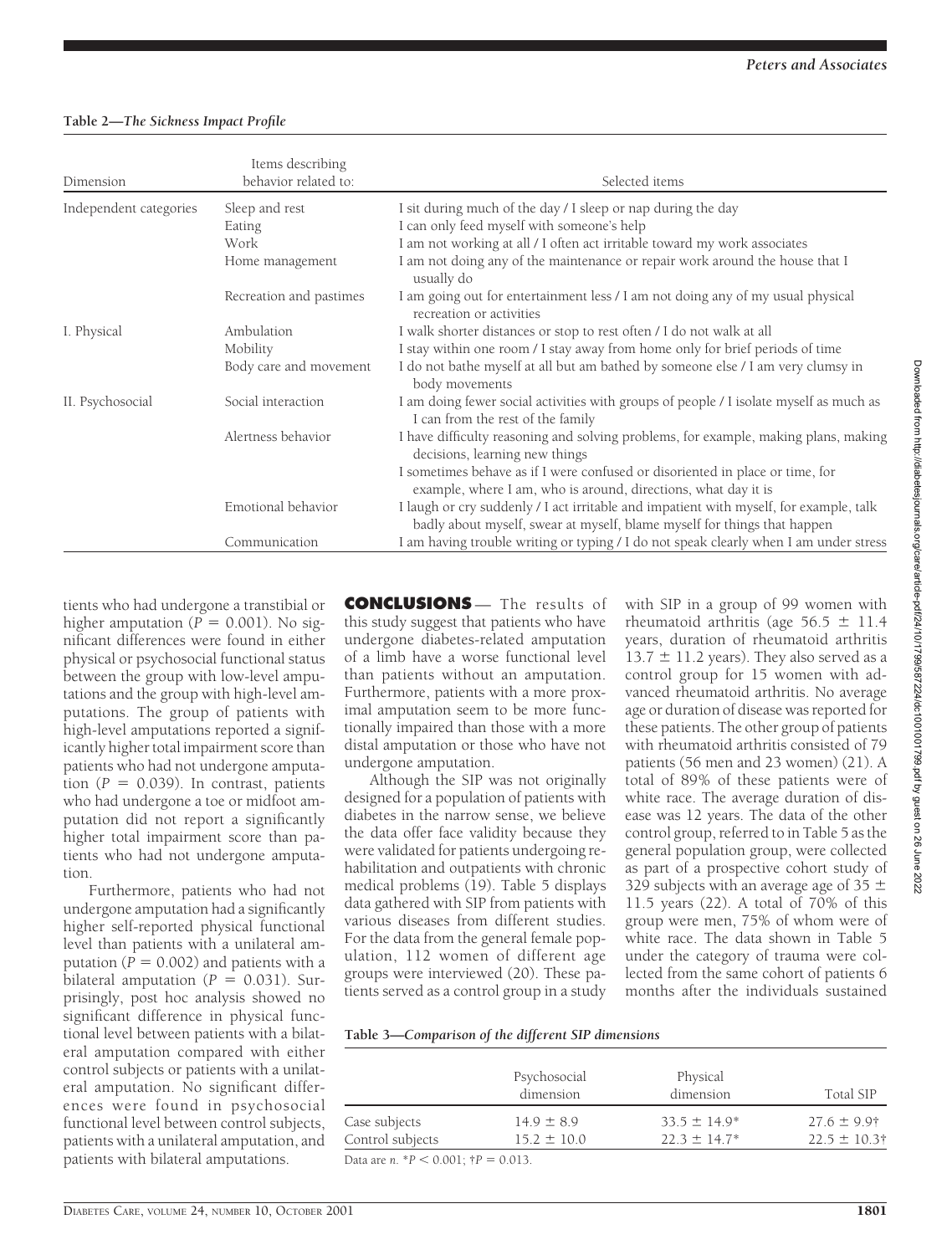| Table 4-Result of the analysis of variance of the SIP |  |  |  |  |  |
|-------------------------------------------------------|--|--|--|--|--|
|-------------------------------------------------------|--|--|--|--|--|

|                                        | No<br>amputation<br>$(n = 89)$ | Midlevel<br>amputation<br>$(n = 26)$ | High<br>amputation<br>$(n = 9)$ |         | No.<br>amputation<br>$(n = 89)$ | Unilateral<br>amputation<br>$(n = 23)$ | Bilateral<br>amputation<br>$(n = 12)$ |       |
|----------------------------------------|--------------------------------|--------------------------------------|---------------------------------|---------|---------------------------------|----------------------------------------|---------------------------------------|-------|
| Psychosocial dimension $15.2 \pm 10.0$ |                                | $15.1 \pm 9.1$                       | $14.0 \pm 8.5$                  |         | $0.945$ 15.2 $\pm$ 10.0         | $14.8 \pm 9.4$                         | $14.9 \pm 8.2$                        | 0.986 |
| Physical dimension                     | $22.3 \pm 14.7$                | $31.0 \pm 14.7$                      | $40.6 \pm 13.9$                 | < 0.001 | $22.3 \pm 14.7$                 | $33.7 \pm 15.3$                        | $331 + 149$                           | 0.001 |
| Total score SIP                        | $22.5 \pm 10.3$                | $26.6 \pm 10.3$                      | $30.5 \pm 8.9$                  | 0.029   | $22.4 \pm 10.3$                 | $27.7 \pm 10.7$                        | $27.5 \pm 8.9$                        | 0.046 |

Data are means  $\pm$  SD.

fracture of the lower-extremity. Data on chronic low back pain were collected from 107 patients (66 men and 41 women) (23). The average age was 39.7  $\pm$ 9.5 years and the duration of pain was  $36.4 \pm 34.7$  months. On average, these patients underwent  $1.22 \pm 1.4$  surgical procedures.

When compared with other reports using SIP on different populations, it seems that the diabetic amputee group in our study is affected far more profoundly than individuals with chronic ailments such as rheumatoid arthritis, trauma, and chronic low back pain (Table 5). An exception might be advanced rheumatoid arthritis. It seems that advanced rheumatoid arthritis has an even more devastating effect on physical functional status than amputation in the presence of diabetes. Surprisingly, the psychosocial impairment of advanced rheumatoid arthritis seems somewhat less than that of diabetes or diabetes-related amputation.

It can be concluded that the data mentioned in Table 5 can serve as a comparison for the data we found in our study. However, the data must be compared with care, because the groups are not entirely equal in assembly.

A possible shortcoming of the study is the presence of more severe disease in the group of patients with amputations. In general, patients who have undergone amputation of the lower-extremity have a longer history of diabetes and, therefore, have developed more complications of this multisystemic disease. This is indeed demonstrated in Table 1, in which the high prevalence of peripheral vascular disease neuropathy can be noticed in the patients who have undergone amputation. Although the results suggest that patients who have undergone amputation have a worse functional level, more research is needed to fully assess the direct impact of the lower-extremity amputation on functional status.

To our knowledge, no studies in the literature have quantified the relationship between diabetes-related lower-extremity amputation and self-reported functional level. Investigators from orthopedic or rehabilitation medicine specialties usually define amputation outcomes as ambulatory capacity or functional independence. Vascular or general surgeons, on the other hand, are more likely to define outcomes as successful revascularization or simply on limb salvage and wound healing of the stump. In this study, we attempt to assess the self-reported functional level of a patient undergoing amputation of the lower-extremity. Therefore, this study might add a new perspective to the outcome of diabetes-related limb amputation.

Our data suggest that the detrimental effect of amputation becomes more significant when the amputation level is more proximal. This supports the need for surgeons to attempt foot salvage procedures before performing a major amputation.

### **Table 5—***SIP scores per category*

| SIP Categories          | Female<br>general<br>population<br>(20) | General<br>population<br>(22) | Diabetes<br>with<br>amputation | Diabetes<br>without<br>amputation | Trauma<br>(22) | Chronic<br>lower back<br>pain<br>(23) | Rheumatoid<br>arthritis<br>(21) | Rheumatoid<br>arthritis<br>(20) | Advanced<br>rheumatoid<br>arthritis<br>(20) |
|-------------------------|-----------------------------------------|-------------------------------|--------------------------------|-----------------------------------|----------------|---------------------------------------|---------------------------------|---------------------------------|---------------------------------------------|
| Total SIP               |                                         | 2.5                           | 27.6                           | 22.5                              | 9.5            | 23.8                                  | 15.6                            | 22.1                            | 32.9                                        |
| Physical impairment     |                                         | 1.3                           | 33.5                           | 22.3                              | 8.2            | 17.7                                  | 14.0                            | 21.4                            | 41.4                                        |
| Ambulation              | 4.7                                     | 1.1                           | $25.8*$                        | 15.7                              | 16.1           | 20.5                                  | 21.0                            | 26.0                            |                                             |
| Body care and movement  | 2.8                                     | 0.9                           | $50.8*$                        | 35.0                              | 5.7            | 15.8                                  | 12.7                            | 19.3                            |                                             |
| Mobility                | 2.5                                     | 1.1                           | $40.1*$                        | 28.7                              | 6.0            | 20.2                                  | 10.4                            | 21.1                            |                                             |
| Psychosocial impairment |                                         | 2.5                           | 14.9                           | 15.2                              | 6.8            | 24.7                                  | 11.3                            | 11.0                            | 13.1                                        |
| Emotional behavior      | 7.9                                     | 2.1                           | 14.6                           | 17.5                              | 9.6            | 30.6                                  | 13.2                            | 16.7                            |                                             |
| Social interaction      | 6.1                                     | 3.0                           | 31.0                           | 27.3                              | 8.2            | 31.0                                  | 11.7                            | 12.2                            |                                             |
| Alertness behavior      | 5.0                                     | 3.0                           | 6.7                            | 8.0                               | 6.0            | 24.2                                  | 13.0                            | 7.6                             |                                             |
| Communication           | 1.4                                     | 1.4                           | 2.0                            | 2.7                               | 1.9            | 8.6                                   | 6.9                             | 7.4                             |                                             |
| Independent categories  |                                         |                               |                                |                                   |                |                                       |                                 |                                 |                                             |
| Work                    | 2.6                                     | 8.8                           | $33.8*$                        | 25.0                              | 32.3           | 57.6                                  | 46.5                            | 41.7                            |                                             |
| Sleep and rest          | 10.3                                    | 5.1                           | 17.9                           | 20.3                              | 12.8           | 28.4                                  | 17.6                            | 26.7                            |                                             |
| Eating                  | 1.6                                     | 1.2                           | 7.2                            | 7.9                               | 1.2            | 2.7                                   | 3.5                             | 5.0                             |                                             |
| Home management         | 4.1                                     | 2.6                           | 28.0                           | 22.8                              | 14.5           | 33.7                                  | 26.3                            | 41.9                            |                                             |
| Recreation and pastimes | 13.8                                    | 4.2                           | 16.5                           | 13.5                              | 17.6           | 35.9                                  | 26.7                            | 31.2                            |                                             |

 $*P < 0.05$ .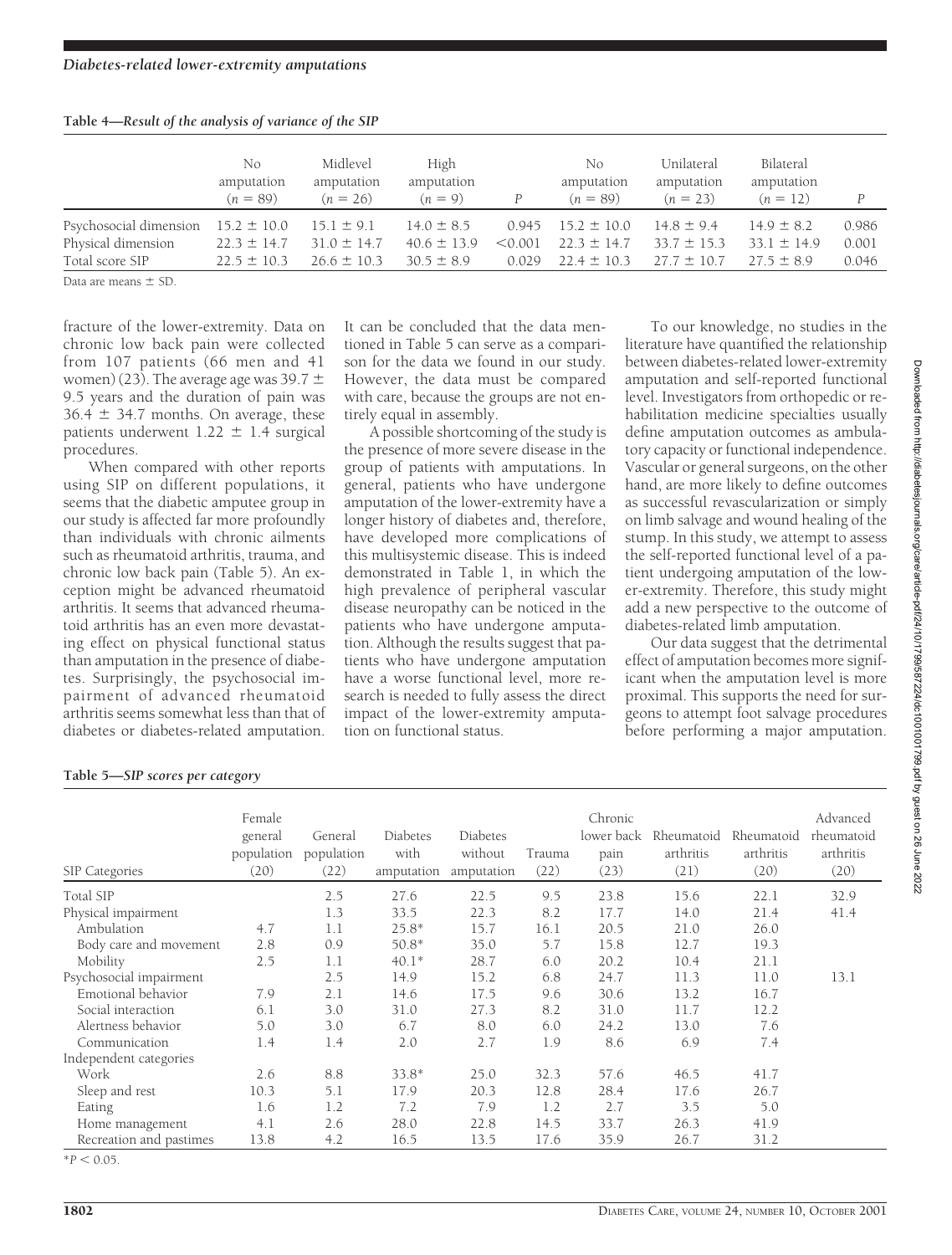Controversy exists in the literature regarding the success of these minor amputations, because there is often a need for reamputation and more proximal foot amputations (24). The data from this study, however, suggest that the effect of these minor amputations is less deleterious to a patient's lifestyle than one major amputation. Because we only had two patients who received additional more proximal amputations, our data do not allow us to identify a possible cumulative effect of these reamputations on physical or psychosocial impairment level.

We were surprised to discover the high level of impairment among subjects who had diabetes but no history of amputation. In fact, with the instrument used in this study, we could not detect a significant difference in the psychosocial dimension scores between amputees and nonamputees. We believe this may be due to factors surrounding perception of one's limb. In the absence of sensation, a patient may "psychologically disown" a limb well before any inciting event precipitates amputation (25,26). Another explanation is offered by Deyo et al. (21) in their study on patients with rheumatoid arthritis. In these patients, the same discrepancy was found between self-reported physical and psychosocial impairment. Deyo et al. (21) suggest that this relatively lesser psychosocial impact might be a result of the patients' control over their physical disabilities. Over time, patients might cope with their physical limitations and alter their functional expectations (21). This psychological mechanism might very well play a role in diabetic patients who have undergone amputation.

The incidence of diabetes is growing rapidly and requires a physician that is dedicated to handling the many issues that plague patients with this disorder, from diabetic foot and wound care to nutrition, eye examinations, glucose control, education, renal disease, and peripheral vascular disease. As demonstrated by the data from this and other reports, diabetes seriously affects a patient's self-reported functional status. The information gathered with the SIP can be used to evaluate the extent and the nature of patients' impairments more appropriately.

Previous reports in the medical literature have emphasized the financial costs and the effect of lower-extremity amputations on subsequent morbidity and mortality (9,27–29). Amputations in patients with diabetes have a significant impact on functional level. Amputation has the most significant impact on the physical aspect of lifestyle, specifically affecting ambulation, body care and movement, and mobility. It also affects the overall lifestyle and ability to perform daily tasks to a significant degree, as outlined in the SIP questionnaire. Although we disapprove of performing distal amputations that have a negligible chance of healing, the astute clinician should be compelled to respect this impact when planning lowerextremity salvage procedures involving amputation of all or part of the foot.

## **References**

- 1. Diabetes care and research in Europe: the St. Vincent Declaration. *Diabet Med* 7: 360, 1990
- 2. Department of Health and Human Services: *Healthy People 2000 National Health Promotion and Disease Prevention Objectives: Full Report With Commentary*. Washington, DC, U.S. Govt. Printing Office, 1991 (DHSS publ. no. PHS 91-50212)
- 3. Reiber GE, Boyko EJ, Smith DG: *Diabetes in America, Lower Extremity Foot Ulcers and Amputation in Diabetes*. Washington, DC, U.S. Govt. Printing Office, 1995, p. 415–416 (NIH publ. no. 95-1468)
- 4. Aubert RE, Geiss LS, Ballard DJ, Cocanougher B, Hermanin WH: *Diabetes Related Hospital Utilization*. Washington, DC, U.S. Govt. Printing Office, 1995, p. 545 (NIH publ. no. 95-1468)
- 5. Stiegler H, Standl E, Frank S, Mender G: Failure of reducing lower-extremity amputation in diabetic patients: results of two subsequent population-based surveys in Germany 1990 and 1995. *Vasa* 27:10–14, 1998
- 6. Lavery LA, Armstrong DG, Vela SA, Quebedeaux TL, Fleischli JG: Practical criteria for screening patients at high risk for diabetic foot ulceration. *Arch Intern Med* 158:158–162, 1998
- 7. Lavery LA, Lavery DC, Quebedeaux TL: Increased foot pressures after great toe amputation in diabetes. *Diabetes Care* 18: 1460–1462, 1995
- 8. Lavery LA, Vela SA, Fleischli JG, Armstrong DG, Lavery DC: Reducing plantar pressure in the neuropathic foot: a comparison of footwear. *Diabetes Care* 20: 1706–1710, 1997
- 9. Lavery LA, Van Houtum WH, Harkless LB: In-hospital mortality and disposition of diabetic amputees in the Netherlands. *Diabet Med* 13:192–197, 1996
- 10. Pinzur MS, Gottschalk F, Smith D, Shanfield S, Shanfield S, de Andrade R,

Osterman H, Roberts JR, Orlando-Crombleholme P, Larsen J, Rappazzini P, Bockleman P: Functional outcome of below-knee amputation in peripheral vascular insufficiency: a multicenter review. *Clin Orthop* 286:247–249, 1990

- 11. Cameron HC, Lennar-Jones LE, Robinson MD: Amputations in diabetics: outcomes and survival. *Lancet* 2:605–607, 1964
- 12. Ecker ML, Jacobs BS: Lower-extremity amputation in diabetic patients. *Diabetes* 19:189–195, 1970
- 13. World Health Organization: *WHO Expert Committee on Diabetes Mellitus. Second Report*. Geneva, World Health Org., 1980 (Tech. Rep. Ser., no. 646)
- 14. Young MJ, Breddy JL, Veves A, Boulton AJM: The prediction of diabetic neuropathic foot ulceration using vibration perception thresholds. *Diabetes Care* 16: 557–560, 1994
- 15. Armstrong DG, Lavery LA, Vela SA, Quebedeaux TL, Fleischli JG: Choosing a practical screening instrument to identify patients at risk for diabetic foot ulceration. *Arch Intern Med* 158:289 –292, 1998
- 16. Beach KW, Strandness DE: Arteriosclerosis obliterans and associated risk factors in insulin-dependent and non-insulin dependent diabetes. *Diabetes* 29:882–888, 1980
- 17. Bergner M, Bobbit RA, Carter WB, Gilson BS: The sickness impact profile: development and final revision of a health status measure. *Med Care* 19:787–805, 1981
- 18. Conn J, Bobbit R, Bergner M: *Administration Procedures and Interviewer Training for the Sickness Impact Profile*. Seattle, WA, University of Washington Department of Health Services, 1978
- 19. Bergner M, Bobbit RA, Pollard WE, Martin DP, Gilson BS: The sickness impact profile: validation of a health status measure. *Med Care* 14:57–67, 1976
- 20. Sullivan M, Ahlmen M, Bjelle A: Health status assessment in rheumatoid arthritis. I. Further work on the validity of the sickness impact profile. *J Rheumatol* 17:439– 447, 1990
- 21. Deyo RA, Inui TS, Leininger J, Overman S: Physical and psychosocial function in rheumatoid arthritis. *Arch Intern Med* 142: 879–882, 1982
- 22. Jurkovich G, Mock C, MacKenzie E, Burgess A, Cushing B, DeLateur B, Mc-Andrew MJ, Swiontkowski M: The sickness impact profile as a tool to evaluate functional outcome in trauma patients. *J Trauma* 39:625–631, 1995
- 23. Follick MJ, Smith TW, Ahern DK: The sickness impact profile: a global measure disability in chronic low back pain. *Pain* 21:67–76, 1985
- 24. Hosch J, Quiroga C, Bosma J, Peters EJ, Armstrong DG, Lavery LA: Outcomes of